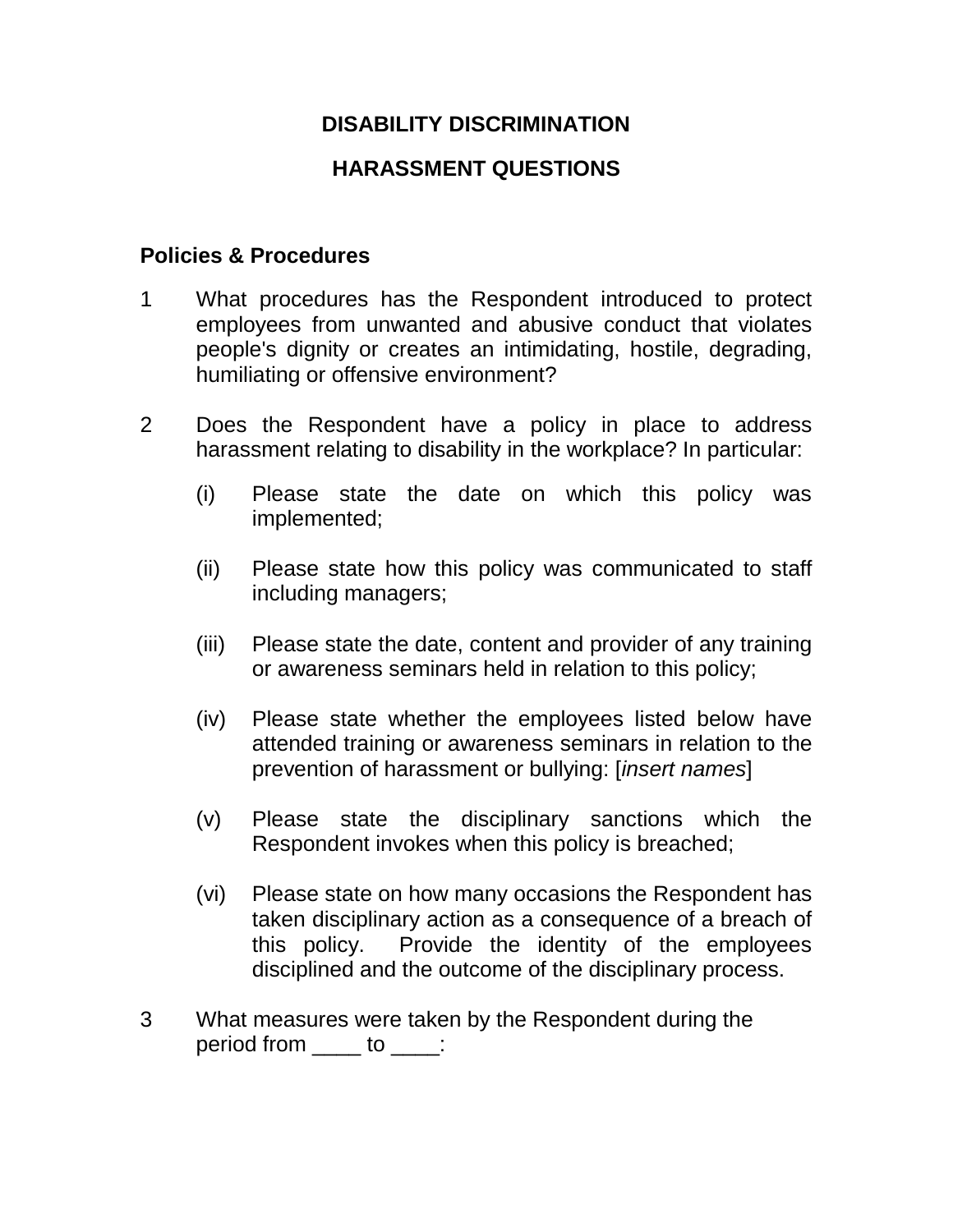- (i) to ensure that I did not feel under threat or intimidated because of my disability;
- (ii) to ensure a good and harmonious working environment?
- 4 What measures were taken by the Respondent to prevent employees making deliberate remarks which were of particular offence to me and/or caused me apprehension?

### **Harassment**

- 5 Please provide full details of all/any comments relating to my disability made concerning myself or witnessed by supervisors or management. Please also provide the name and job title of the supervisor/manager involved.
- 6 Has [*insert name*] ever subjected other employees to treatment similar to that described in Paragraph 2 of this form? If so please provide details including names and job titles of those involved.
- 7 Why did [*insert name*] subject me to the demeaning and discriminatory treatment, as stated at paragraph 2 of this form?
- 8 Did I ever give you the impression that I welcomed the treatment described in Paragraph 2 of this form?
- 9 Please confirm that I made it clear that I did not welcome the treatment described in Paragraph 2 of this form.
- 10 Please state what, if any, steps have been taken to ensure that I will not be subjected to harassment and/or bullying relating to my disability in the future.
- 11 What advice/instructions are given to staff who believe that they may have been subjected to harassment on the grounds of disability?

### **Complaint(s) and Investigation**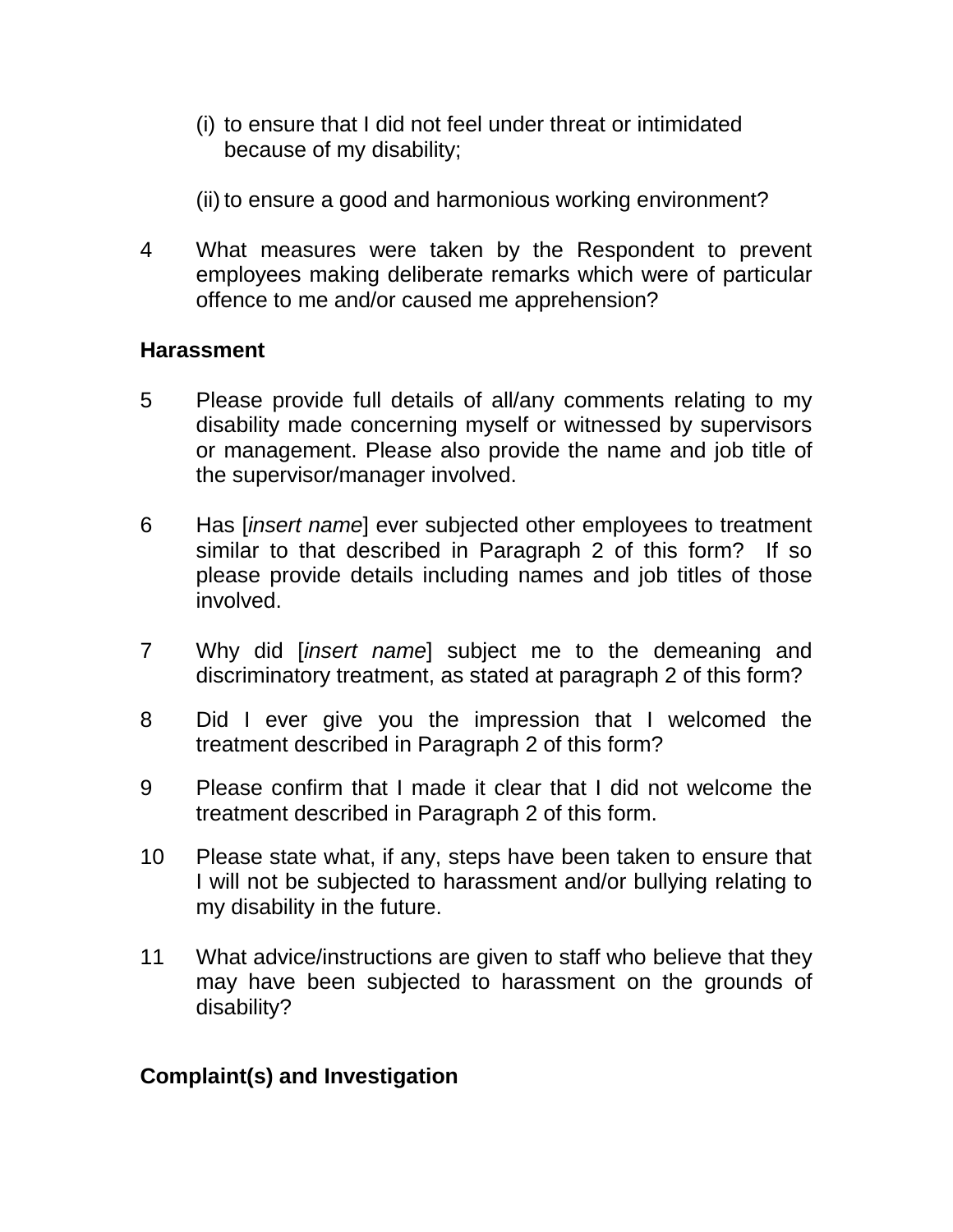- 12 Please provide full details of all/any complaints made by me to supervisors and management during the course of my employment concerning my work conditions and duties and treatment afforded to me by other employees.
- 13 Why did the investigation of my complaint of harassment take X days/weeks/months?
- 14 Why was I still required to work with [*insert name of alleged harasser*] whilst my complaint was under investigation?
- 15 Please state what action, if any, was taken against [*insert name of alleged harasser*] whilst my complaint was under investigation?
- 16 Please provide details of who took the decisions whether to take any action or not regarding my complaint, including names and job titles.
- 17 Has any disciplinary action been taken as a consequence of this investigation? If so, please provide details.
- 18 In the last three years please state how many complaints you have received about harassment relating to disability explaining how they were investigated and the results of the investigations.

### **DOCUMENTS**

Please forward copies of the following documents with your replies to this questionnaire:

- a) A copy of the Respondent's harassment policy;
- b) All correspondence, notes memoranda and/or other documentation relating to all complaints made by me to the Respondent and to the investigation of those complaints:
- c) Copies of all minutes, memoranda or other documents relating to the efforts made by the Respondent, either in response to the complaints referred to in the questionnaire